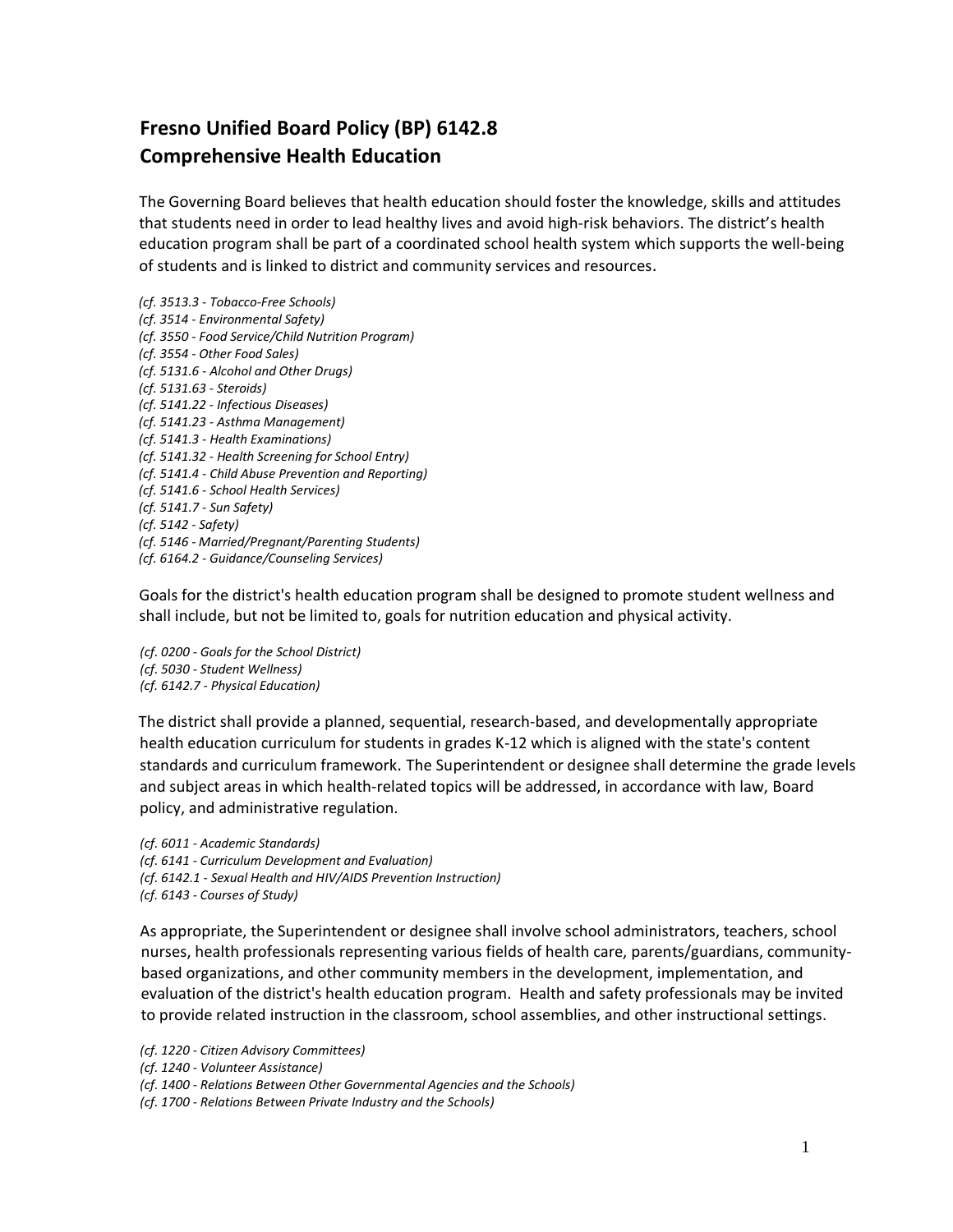*(cf. 6020 - Parent Involvement) (cf. 6145.8 - Assemblies and Special Events) (cf. 6162.8 - Research)*

The Superintendent or designee shall provide professional development as needed to ensure that health education teachers are knowledgeable about academic content standards and effective instructional methodologies.

*(cf. 4131 - Staff Development)*

*Fresno Unified School District prohibits discrimination, harassment, intimidation, and bullying based on actual or perceived race, color, ethnicity, national origin, immigration status, ancestry, age, creed, religion, political affiliation, gender, gender identity, gender expression, genetic information, mental or physical disability, sex, sexual orientation, marital status, pregnancy or parental status, medical information, military veteran status, or association with a person or a group with one or more of these actual or perceived characteristics or any other basis protected by law or regulation, in its educational program(s) or employment.*

Legal Reference: EDUCATION CODE 8850.5 Family relationships and parenting education 35183.5 Sun protection 49413 First aid training 49430-49436 Pupil Nutrition, Health and Achievement Act of 2001 49490-49493 School breakfast and lunch programs 49500-49505 School meals 51202 Instruction in personal and public health and safety 51203 Instruction on alcohol, narcotics and dangerous drugs 51210 Areas of study 51210.8 State content standards for health education 51220.5 Parenting skills; areas of instruction 51260-51269 Drug education 51513 Personal beliefs 51880-51881.5 Health education, legislative findings and intent 51890-51891 Comprehensive health education programs 51913 District health education plan 51920 Inservice training, health education 51930-51939 Comprehensive sexual health and HIV/AIDS prevention education CALIFORNIA CODE OF REGULATIONS, TITLE 5 11800-11801 District health education plan UNITED STATES CODE, TITLE 42 1751-1769j National School Lunch Program 1758b Local wellness policy 1771-1793 Child nutrition programs, including National School Breakfast Program

Management Resources: CSBA PUBLICATIONS CALIFORNIA DEPARTMENT OF EDUCATION PUBLICATIONS Health Education Content Standards for California Public Schools, Kindergarten Through Grade Twelve, 2008 Health Framework for California Public Schools: Kindergarten Through Grade Twelve, 2003

Policy FRESNO UNIFIED SCHOOL DISTRICT adopted: March 9, 1995 Fresno, California reviewed: August 15, 2001 revised: July 14, 2004 revised: February 26, 2020 revised: May 20, 2020